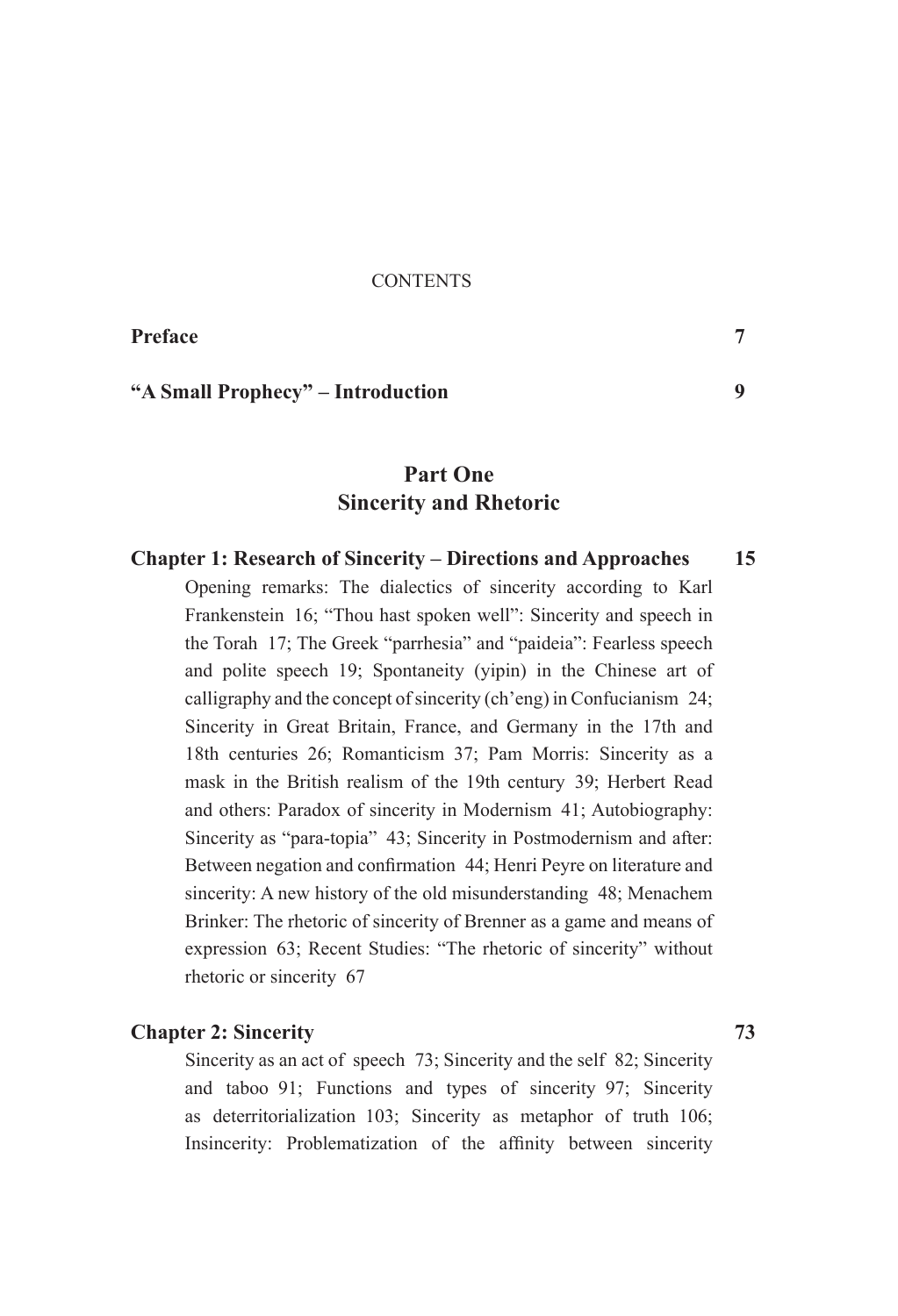and truth 108; Insincerity and personalism 111; Judgment of (in)sincerity 113; The range of sincerity-insincerity 115; Sincerity and myth  $-$  between personality and truth 124; A new synthesis of personality and truth in sincerity 127

# **Chapter 3: Sincerity and Rhetoric**

Sincerity and the elements of a rhetorical act: pathos, logos, and ethos 139; Sincerity and the types of logos 142; Sincerity and ethos: The problem of authority 143; Sincerity, topoi, and tropes 146; E. R. Curtius' conception of topos and the problem of sincerity 153; Sincerity as a rhetorical figure 157; The rhetorical square 160; The pendulum of rhetoric 170; Cultural rhetoric 179; Rhetoric, sincerity, and Generative Anthropology 188; Rhetoric and demagogy 193; The model of rhetoric: Narrative conflict 204

## **Chapter 4: Sincerity, Rhetoric, and Miracle**

Miracle or delusion: Sincerity and rhetoric in the discourse on miracle 213: Miracle and the sincerity of myth 217: Miracle and the creation of myth 218; Miracle and personality 221; Miracle and Revelation 223; Problematization of the relation between miracle and sincerity 232; The topos of miracle and the "revelatory" model of sincerity 235: The discourse of miracle in the Agnon's works – from delusion to miracle 242; Miracle and the communal rhetoric 260

# Part Two *Ir u-melo'a:* Agnon's Lessons in the Communal Rhetoric of Sincerity

Preface 265; "Buchach" 266; "Mar'e ha-ir" 269; "Hiluf tzara be-tzara" 271; "Beyt ha-kneset ha-gadol" 273; "Hanukat beyt ha-kneset" 275; "Mashiah" 278; "Kise shel Eliyahu" 279; "Hanivreshet ha-meluteshet" - "Shtey ha-mnorot shel Hanuka" 280; "Maase ha-mnora" 283; "Seder kabalat shabat" 286; "Mi-kdushat beyt ha-kneset li-kdushat beyt ha-midrash" 288; "Beyt ha-midrash ha-hadash" 289; "Ad she-yavo Eliyahu" 292; "Ha-hazanim" 295;

137